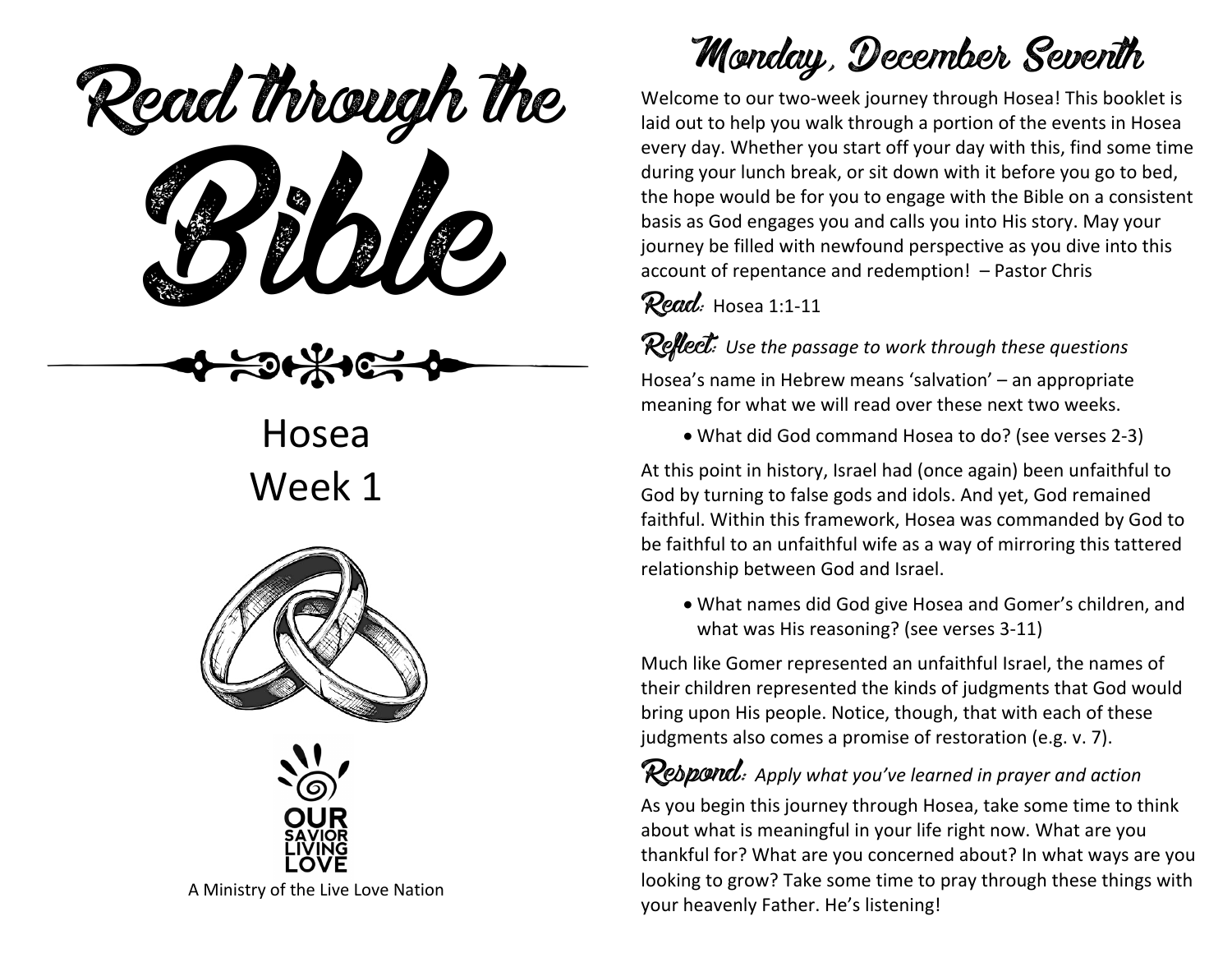# Tuesday, December Eighth

Over the past few decades, homebuilders in the Tampa Bay area have come across an increasingly difficult situation: there's no land to build new homes! As a result, many contractors and entrepreneurs have taken on the challenge of restoring older homes. The process might seem simple enough, but it oftentimes requires careful planning and execution. In today's passage, God lays out a careful plan of how He is going to restore an unfaithful Israel and draw them back to Him.

## Read: Hosea 2:1-23

#### Reflect: Use the passage to work through these questions

• How do verses 2-13 describe God's judgment upon Israel?

Israel had broken its relationship with God ("she is not my wife, and I am not her husband" – v. 2). While He intended to bring judgment upon Israel, notice that the judgment had a purpose – to draw His people back to Him ("Then she will say, 'I will go back to my husband as at first, for then I was better off than now.'"  $- v. 7$ ).

• How do verses 14-23 describe God's restoration of Israel?

Take a look again at verse 14 – "I am now going to *allure* her." The verb 'allure' simply means to powerfully attract or charm. This specific wording suggests that God isn't going to force them back to Him against their will; they are going to *desire* to return to Him. In this way, Israel, after exhausting every wrong turn, will remember the love that God had for them and turn back toward Him. In doing so, God will restore His relationship with them ("'You are my people'; and they will say 'You are my God.'" – v. 23).

## Respond: *Apply what you've learned in prayer and action*

In what ways does God allure you to Him? Think of times where you have wandered astray and consider how God has drawn you back to Him. Spend some time in prayer thanking God for His continued faithfulness toward you.

# Wednesday, December Ninth

*"On the fifth day of Christmas, my true love gave to me…five golden rings!"* For hundreds of years, it has become the custom for a man to propose to the woman he is courting by getting down on one knee, asking her to marry him, and offering her a ring. In doing so, the man demonstrates his unconditional love for her as well as his intention to marry her. In today's passage, Hosea – even though he is already married to his wife, Gomer – demonstrates his unconditional love for her.

### Read: Hosea 3:1-5

Reflect: Use the passage to work through these questions

• What sort of love does God ask Hosea to show to his wife? (see verse 1)

Despite the many ways that Israel had been unfaithful to God, He nonetheless still loved them. In the same manner, God commanded Hosea to show this same kind of unconditional love to his unfaithful wife.

• What price did Hosea pay to get Gomer back, and what did He ask her to do? (see verse 2-3)

In offering up what he did to purchase Gomer from her life of prostitution, Hosea demonstrated that He was willing to go above and beyond what was required in order to demonstrate his unwavering faithfulness to his wife.

• How do the events in verses 4-5 mirror what happened between Hosea and Gomer in verses 1-3?

### Respond: *Apply what you've learned in prayer and action*

During this Christmas season, we remember that God demonstrated His unconditional love for us by coming into this world and paying the ultimate price for us on the cross. Take some time today to reflect on Romans 5:8 and consider how this verse speaks to today's story from Hosea as well as your own story.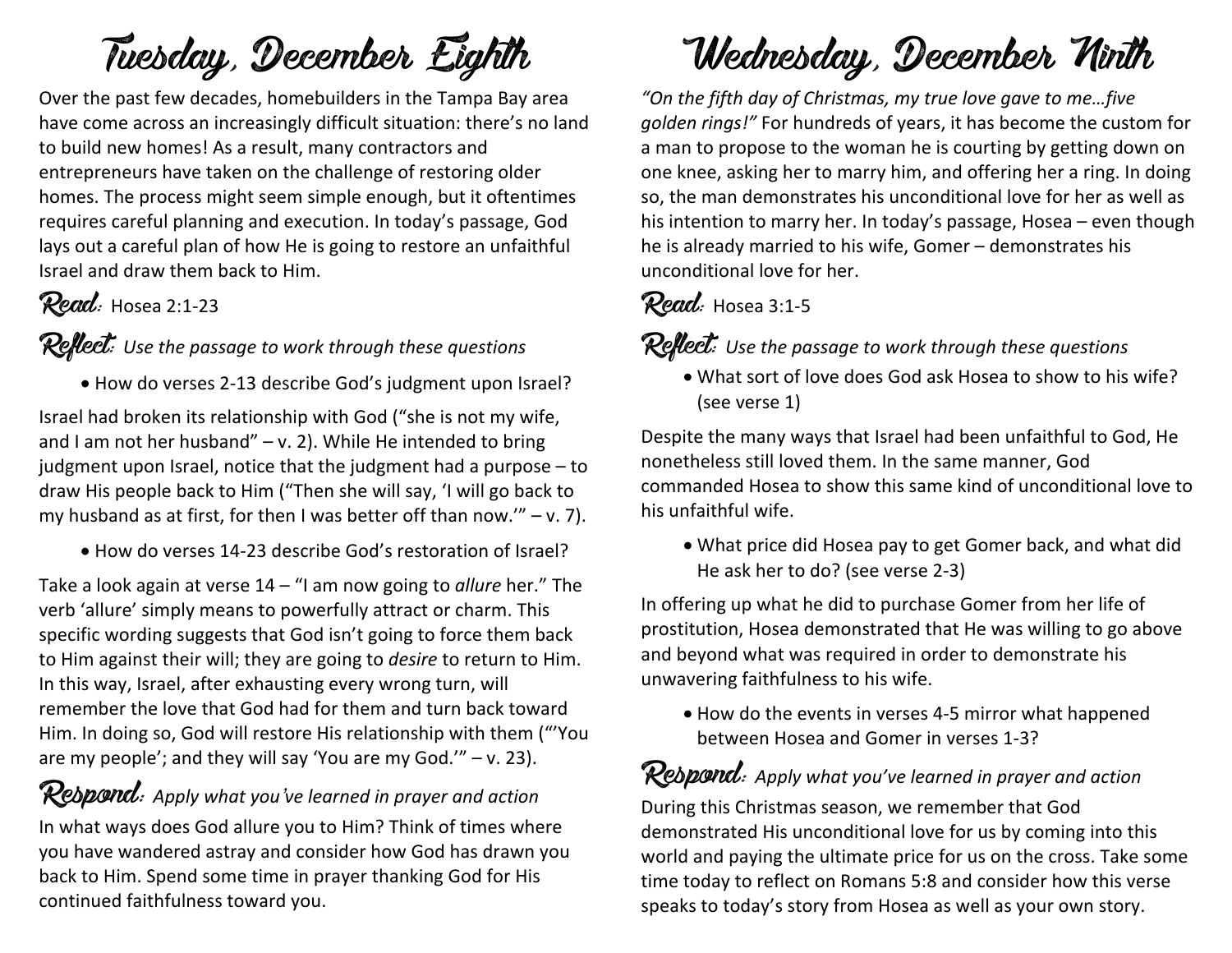# Thursday, December Tenth

In *The Lion King*, an adult lion named Simba returns to his childhood home to find it very different than when he originally left it. In place of the luscious trees and energetic wildlife were shriveled branches and bones. How could such a drastic change have happened? In today's passage, God finds a very different Israel than before. In place of a people who had obeyed His laws and trusted in Him were a people who had turned away from His decrees and had instead placed their trust in false gods and idols.

## Read: Hosea 4:1-19

#### Reflect: *Use the passage to work through these questions*

• What charge does God bring against Israel? (see verse 1)

This is a pretty serious charge! No faithfulness to God? No love for God? No acknowledgement of God? Unfortunately, this is how unfaithful Israel had become. They had completely scrubbed God from their daily lives.

• How do verses 7-8 describe the condition of the spiritual leaders of Israel?

The priests were supposed to help lead people to God. They were supposed to teach them God's decrees and remind them of His laws. And yet, just like their fellow Israelites, they had fallen away from God and had proven to be unfaithful. In this sense, the priests had become a reflection of the people they served, even participating in their scandals (v. 8).

• How do verses 10-13 describe Israel's devotion to false gods and idols?

### Respond: *Apply what you've learned in prayer and action*

Take a look again at verse 1. In what ways does it describe the current state of our world today? Take some time to intentionally pray for people you know who do not acknowledge God. Pray that God would soften their hearts to the good news of Christmas.

Friday, December Eleventh

Do you remember the movie *It's a Wonderful Life* with Jimmy Stewart? There's a scene in the middle of the movie when the main character, George Bailey, finds himself in trouble and goes to the evil Mr. Potter for help. To George's dismay, Potter is unable to help him. In today's passage, the people of Israel go to a nearby neighbor for help, but to their dismay, he is unable to help them.

### Read: Hosea 5:1-15

#### Reflect: *Use the passage to work through these questions*

As you've likely gathered by now, Hosea's language is somewhat poetic and hard to understand. There are also a bunch of historical figures and geographic areas that require a strong knowledge of the Old Testament. While we will focus on specific words and phrases over these next few days, our main goal will be to capture the broader themes of what God is trying to communicate to His people through the prophet Hosea.

- How had God chosen to respond to Israel as a part of His judgement? (see verse 6)
- What did Ephraim and Judah try to do, and what was the result? (see verse 13)

At this time in history, the nation of Israel was divided into two kingdoms. Ephraim represented the northern kingdom and Judah represented the southern kingdom. Notice that when the people of Israel realized they were in trouble, the first person they turned to was the king of Assyria, not God. This action by Israel underscores how much they had come to not rely on God for anything.

• What did God want Israel to do? (see verse 15)

God wanted Israel to repent, and He was going to wait like a lion in a cave until they did so.

**Respond:** Apply what you've learned in prayer and action When difficult situations arise, who do you often turn to for help? How might you more intentionally seek God during those times?